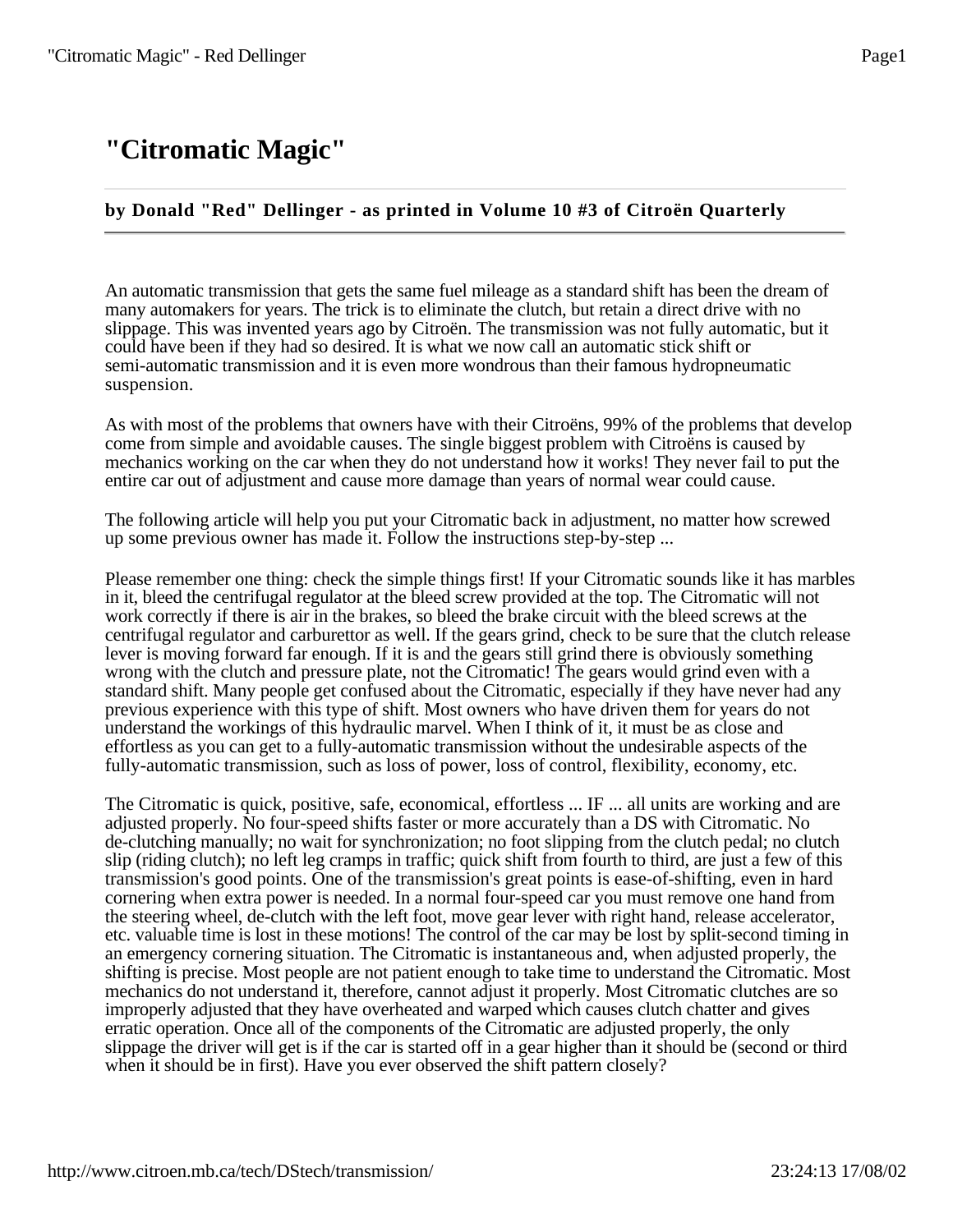

*Typical Citroën Engineering!*

The transmission must be in neutral to start for safety the shift block can only be in neutral or the starter will not turn. First and reverse are directly across from each other this is for ease of parking minimum movement of the lever. A properly adjusted DS will idle into a parallel spot just by touching the brake pedal and shifting from first to reverse to first again. By the way, the brake pedal on a DS is to be operated by the right foot only. No left foot on brake and right foot on accelerator, like an American auto this will defeat all adjustments.

The "champignon" or "mushroom" brake is designed for minimum travel it is lower than the accelerator pedal for a special reason: quick reaction time from the accelerator to the brake with the right foot your foot only has to pivot on the heel to depress the brake and pivot to the right for the accelerator. If this is not the case the accelerator linkage needs adjustment. This is all leading to proper driving of the Citromatic. When all of the adjustments have been carried out properly, to the driver's satisfaction, the only normal maintenance necessary should be clutch adjustment every 10,000 miles, (5,000 miles if the car is used primarily for stop-and-go driving). Exception: when any of the components in this circuit are replaced, adjustment of that component is necessary. The transmission, differential, clutch pressure plate, clutch disk, and release bearing are identical to the manual shift cars, except for the internal shift rods and forks and the operation of the clutch.

Instead of a mechanical clutch cable and rod there is a clutch slave cylinder and five servos or pistons, one for each gear, fitted to the top cover of the transmission. Lines leading from the hydraulic gear selector (shift block) to the transmission connect to these servos and are tied together in one bundle. The hydraulic clutch slave cylinder has one function to engage or release pressure on the clutch release fork to operate the clutch mechanism. This lengthy description is necessary because, in the manually-shifted car, clutch free travel is adjusted here by feel of distance or clearance, which can be checked quickly with finger and thumb. But not the Citromatic.

The Citromatic clutch is adjusted so that, at 750-800 r.p.m., the clutch components are just about ready to contact each other disk, pressure plate, and flywheel. Putting it more simply, the clutch release or throw-out bearing is depressing the fingers on the pressure plate to the point where the clutch is just about to engage slightly but is still disengaged. For comparison on a manual shift car, it is the point reached when you are in first gear and have eased out the clutch pedal to where another 1/8 inch would cause the car to start to creep away on the level.

Manual shift and Citromatic clutches are adjusted differently. The manual clutch is adjusted without the engine running and the clutch pedal out (clutch engaged position) by pressing with your right thumb against the adjusting bracket (clutch fork) toward the radiator. There should be approximately 6mm clearance or play. Turning the adjusting screw clockwise reduces the clearance, counter-clockwise increases it. That's it for the manual shift car owners, but for you people with Citromatic, let me continue as we are going to the meat and potatoes of it.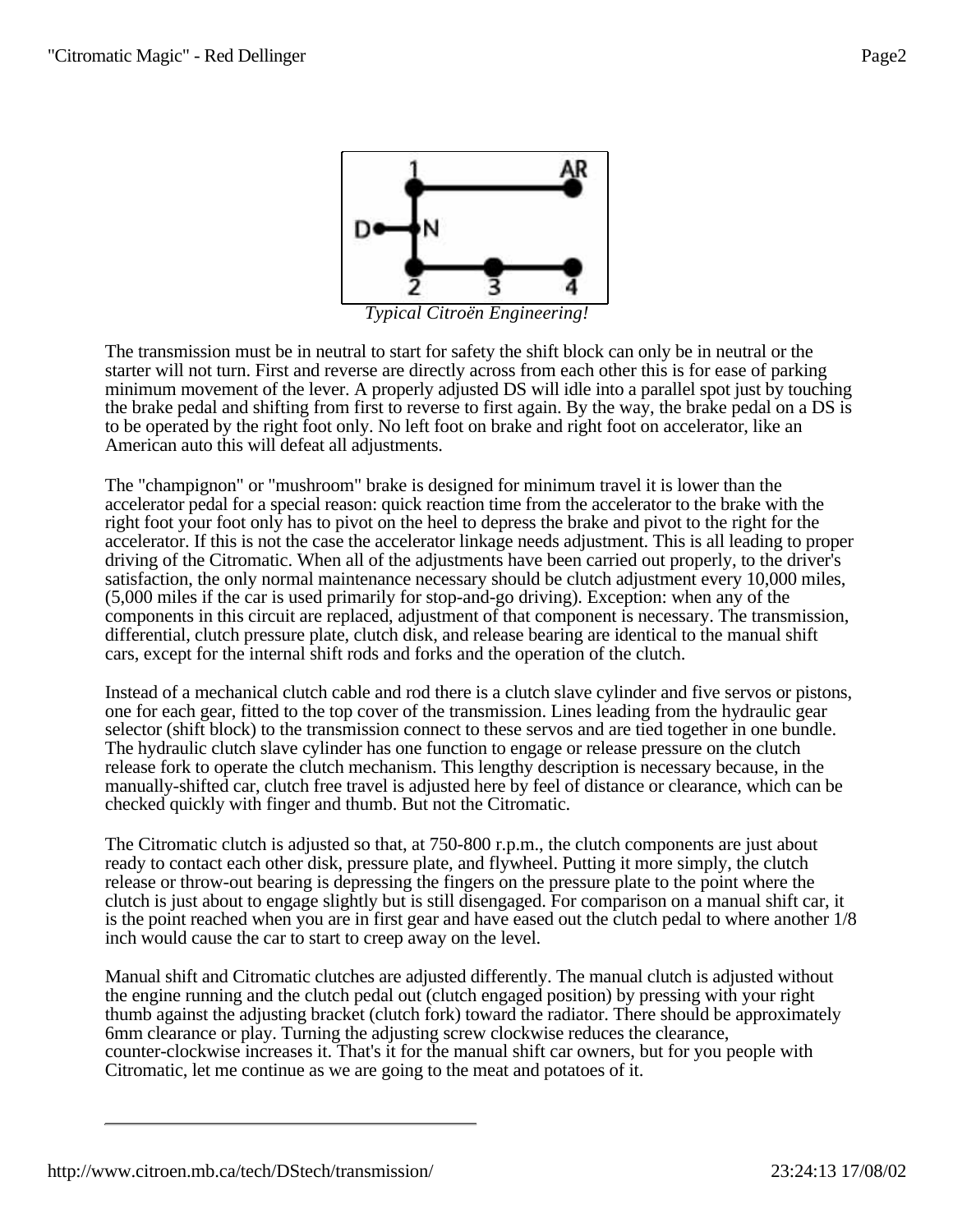# Citromatic Clutch Adjustment

Start the engine and bring it to normal operating temperature. Remove the rubber cap plugging the eyelet in the license plate section of the front bumper. Insert the crank extension far enough to engage the hexagon socket of the cranking dog on the gear box. This makes contact with the transmission main or clutch shaft which passes through the clutch disk and is supported by the pilot bearing in the flywheel.

If the front of your car has been wrecked and the crank extension will not fit through the air duct without binding you must either remove the duct or make a tool from  $1/4$  or  $5/16$ " rod and weld about 2" of 14mm or 9/16" Allen key to the 3' long rod. We use an old army surplus rifle cleaning rod that has a "T" handle. This will take the place of the crank extension and is inserted in the front of the transmission and must be pushed in approximately 1".

Now, back to the adjustment procedure: engine at normal operating temperature; turn the large air screw (brass) located at the front bottom left of the carburettor clockwise until seated and slightly tight, this should slow the engine speed. Check and adjust the engine idle and mixture screws to obtain a smooth idle of 750-800 r.p.m. (check with tachometer) - this is the speed at which the engine will idle when you stop for any reason in driving so, at this speed, we want the clutch disengaged (primary idle). Since the clutch disk is connected to the transmission main shaft and the crank dog is pushed in with the crank or our home-made tool, by changing the adjustment, we can adjust the DS clutch properly.

#### **This adjustment is made with the engine running so heed this WARNING: watch fingers in moving pieces belts, fans, etc.!**

Turn the adjustment bolt counter-clockwise (14mm open-end wrench) with the engine running, until the crank extension just starts to rotate. This will mean that the clutch is starting to engage. Then turn the adjustment bolt clockwise until the extension just stops turning (clutch just disengaged) then continue to turn the bolt one full turn clockwise. You are now finished with the clutch adjustment. Note: if the shaft will not stop turning even after turning in the adjustment bolt all the way, then the pressure plate is broken and a new clutch is necessary. This is a fairly common occurrence even with manual shift cars with high mileage. If you try to adjust any other components of the system and you have a faulty pressure plate or clutch you will not be successful at all.

Engine Idle

The next step, providing the clutch adjustment was successful and the clutch/pressure plate mechanism is working properly, is to adjust the engine idle. I prefer 1000 r.p.m. secondary idle. To adjust, unscrew the large brass screw you previously screwed in, to obtain 1000 r.p.m.. Now step on the foot brake and the engine speed should drop to 750-800 r.p.m. (primary idle). When you let go of the brake the engine idle should rise to 1000 r.p.m. (secondary idle). You are finished adjusting the idle. Note: For future reference  $1000 - 750 = 250$  r.p.m..

Centrifugal Regulator

The next unit to adjust will be the centrifugal regulator, located above the high pressure pump and driven by a small belt from the pump. This belt must not be overtightened or the result will be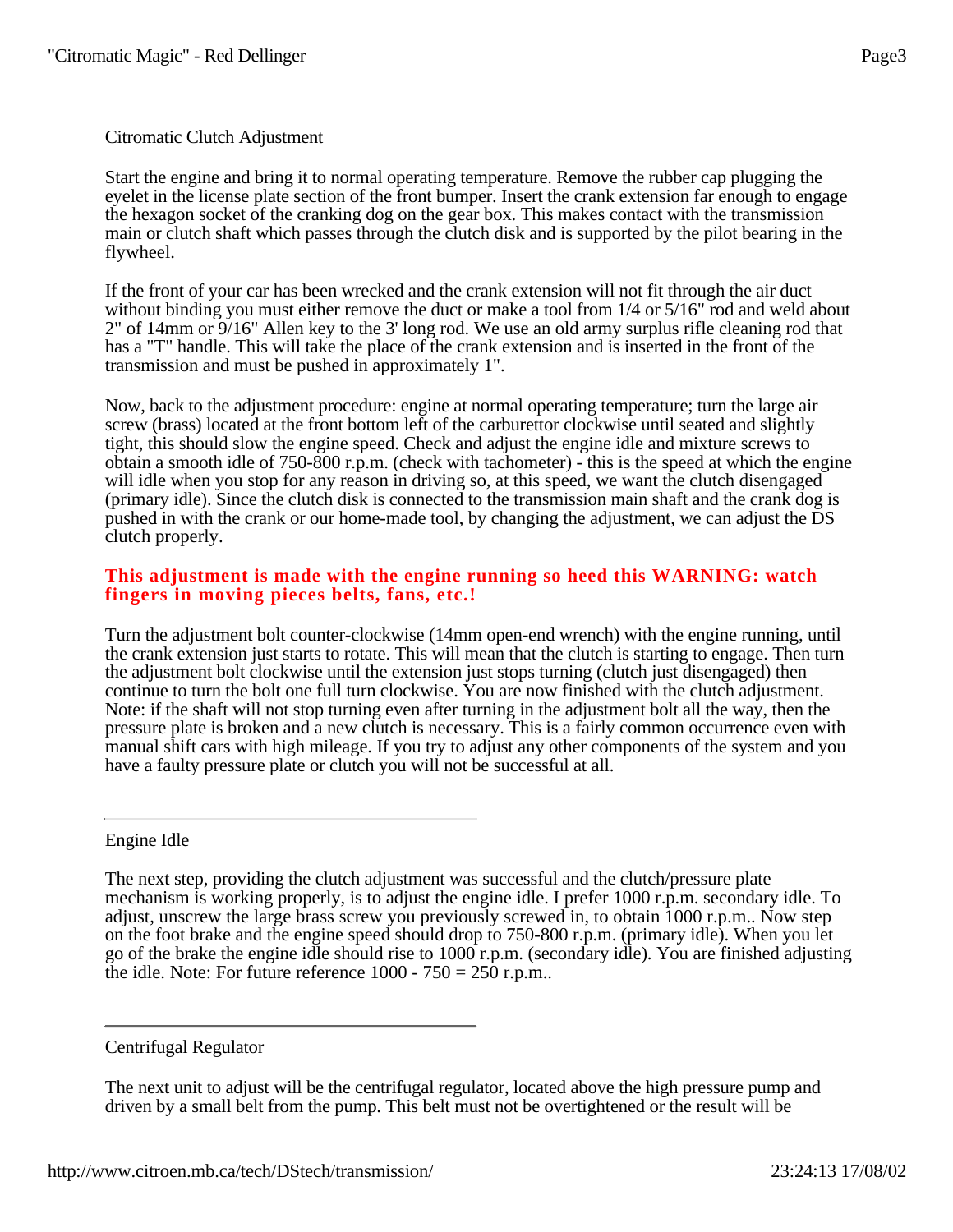premature bearing failure in the regulator. The centrifugal regulator has one purpose only - to start discharging fluid, a very slight amount, from the clutch slave cylinder between 800 - 1000 r.p.m.. When the engine speed increases from primary to secondary idle speed, just enough fluid is released from the clutch slave cylinder to make the clutch start to engage. When the clutch starts to engage, just slightly, the car starts to "creep" or move slightly in first or reverse.

Therefore, the operation of the regulator is as follows: when in first or reverse gear and your foot is on the brake pedal, the engine is at primary idle and the regulator has the clutch disengaged and the car stays still. When you remove your foot from the brake pedal, the engine speeds up (approx 250 r.p.m.) to secondary idle which causes the weights in the regulator to signal the clutch to engage and the car begins to creep. It is only normal to have your foot on the brake when stopped at signals or stop signs, or for backing up. This is why it is important to use the right foot only for braking so that the accelerator is released and the primary and secondary idle work properly.

If the car will not creep, in first gear when the foot brake is released, it will need adjustment. Shut off the engine. The adjustment is an 8mm headed bolt which goes through the center of the regulator pulley and is locked in place with an 8mm nut. Unlock the nut and turn the bolt out, counter-clockwise, one turn. Lock nut, then start engine and check creep again. Continue this adjustment counter-clockwise to increase creep - clockwise to decrease creep - until the car is set to creep at a speed you are comfortable with.

If the car stalls on selection of first gear, screw in the adjustment screw until you achieve the desired creep. This is a fine adjustment and should be adjusted in increments of one turn or less at a time. If the car stalls every time on starting out or coming to a stop, usually the seals on the piston inside the regulator are swollen and hard causing the piston to stick in the bore. This is a simple unit and consists of a set of centrifugal weights and springs acting on a sliding piston controlled by the adjusting screw. Its only purpose is to activate between the difference in speed of primary and secondary idle and release a minute amount of fluid from the clutch slave cylinder.

# Guarantee Control

Located on the right side of the transmission, its function is to guarantee that the first and second transmission gears are engaged before the clutch can engage by stopping fluid return from the clutch slave cylinder if the gears are not fully engaged. Generally, this unit never gives any trouble and almost never gets out of adjustment. Adjust only if it is removed for repairs.

Adjustment procedure: hydraulic pressure up, engine off, gear selector in neutral. Loosen two 11mm headed bolts which hold the control to the transmission, pull unit toward the front of the gearbox, stop and push backwards slowly until the unit snaps rearwards - this is the neutral position. Tighten the 11mm bolts.

# Clutch Re-engagement Control

This control is attached to the intake manifold, in front of the carburettor, and is activated by the carburettor primary throttle shaft. Its function is to control how quickly fluid is discharged from the clutch slave cylinder between gear changes, (how fast the clutch re-engages during shifting from first to second, second to third, third to fourth).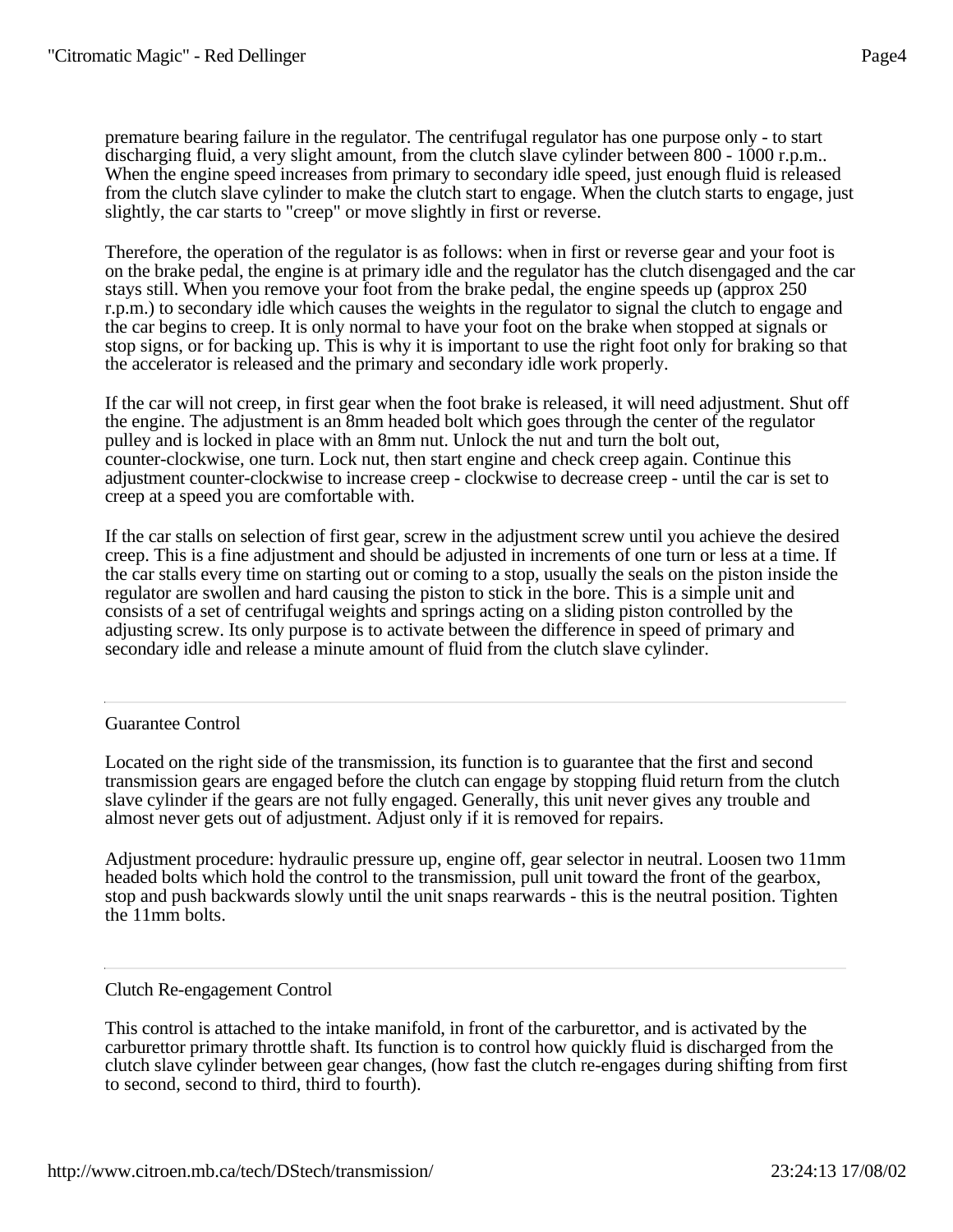There are two adjustments:

1. On the left side of the unit facing towards the driver's side of the car, a straight slotted screw protrudes approximately 8mm, sometimes with a knob fixed by a small screw. The knob has a small raised post allowing it to be turned only 350 degrees, but, by unscrewing the small screw, it can be turned without stopping on the small peg. If the speed of the clutch re-engagement between gears is too slow, turn the screw in, clockwise, until you are satisfied with the clutch re-engagement speed. If the re-engagement is too fast, unscrew it (counter-clockwise) until it suits you. This screw will not unscrew and fall out and sometimes needs several turns depending on the condition of the clutch, such as when a new clutch is installed. After getting the adjustment set you can re-install the small knob with the set screw install the knob straight up, which will give you 175 degrees of fine adjustment in either direction.

2. Exception: someone may have removed the carburettor and did not fasten the unit on the idle position and the shaft adjustment in relation to the carburettor idle may have been moved. There is a small hole, usually plugged with a plastic plug, just above and to the rear of the shaft center line (towards front of car). This is an adjustment-alignment hole. Normally, with the throttle closed, a 2.5mm (.100") wire will pass through the hole in the housing and go into the line-up hole in the internal shaft locking the unit and the throttle shaft tight.

If it does, it is all right. If not, proceed as follows: grip the control unit shaft with thin vise grip pliers near the body of the control. and hold the shaft from turning. Loosen the 8mm bolt in the clamp between the control and the carburettor shaft. Push the 2.5mm (.100") wire into the hole in the housing and turn the shaft against the spring tension until the wire falls into the hole in the shaft and locks the unit from turning. Release the pliers, align the shaft coupling, and tighten the 8mm bolt. After re-alignment of the control, re-adjust the unit as described in step one. Then, on a road test, after adjusting the unit, drive the car at approximately 55 m.p.h. in fourth gear on a level road. Move the gear change control from fourth to third gear without releasing the accelerator pedal. The shift should be smooth and almost unnoticeable. If not, stop and fine adjust by the knob or screw if your control no longer has a knob on it. Continue the road test and re-adjust to suit your driving style. Total time involved is about 1/2 hour.

# Shift Block

There is only one adjustment on the shift block itself and it seldom, if ever, needs readjustment unless the shift block has been removed from the car.

Adjustment procedure: With your left hand, reach under and to the rear of the shift block. There you will find a rubber plug with the largest part about 11mm in diameter. After removing this dust cover you will have access to a 3.94mm hole. When first gear is selected with the shift lever, a pin 3.94mm diameter x 50mm length will slide into the line-up hole approximately 30mm and lock first gear position in the shift box. If you can't see the hole, a mirror will help. The best method to line up the hole, if it is not already, is to have someone move the shift lever to the left/right and in/out slightly in order to line up the hole in the shift block so that the pin can be inserted. Once you have the pin inserted into the shift block properly, you must adjust the shift control lever to the corresponding first gear position. To do this you must first remove a dust cover from the metal cowl to the rear of the shift block (under the hood). This plug is about 1 3/4" in diameter and is made of rubber. It exposes two 8mm bolts which tighten a clamp between the control lever mechanism and the shift block. To adjust, loosen the lower 8mm bolt and align the shift control lever to the first speed detent (it pops into place).